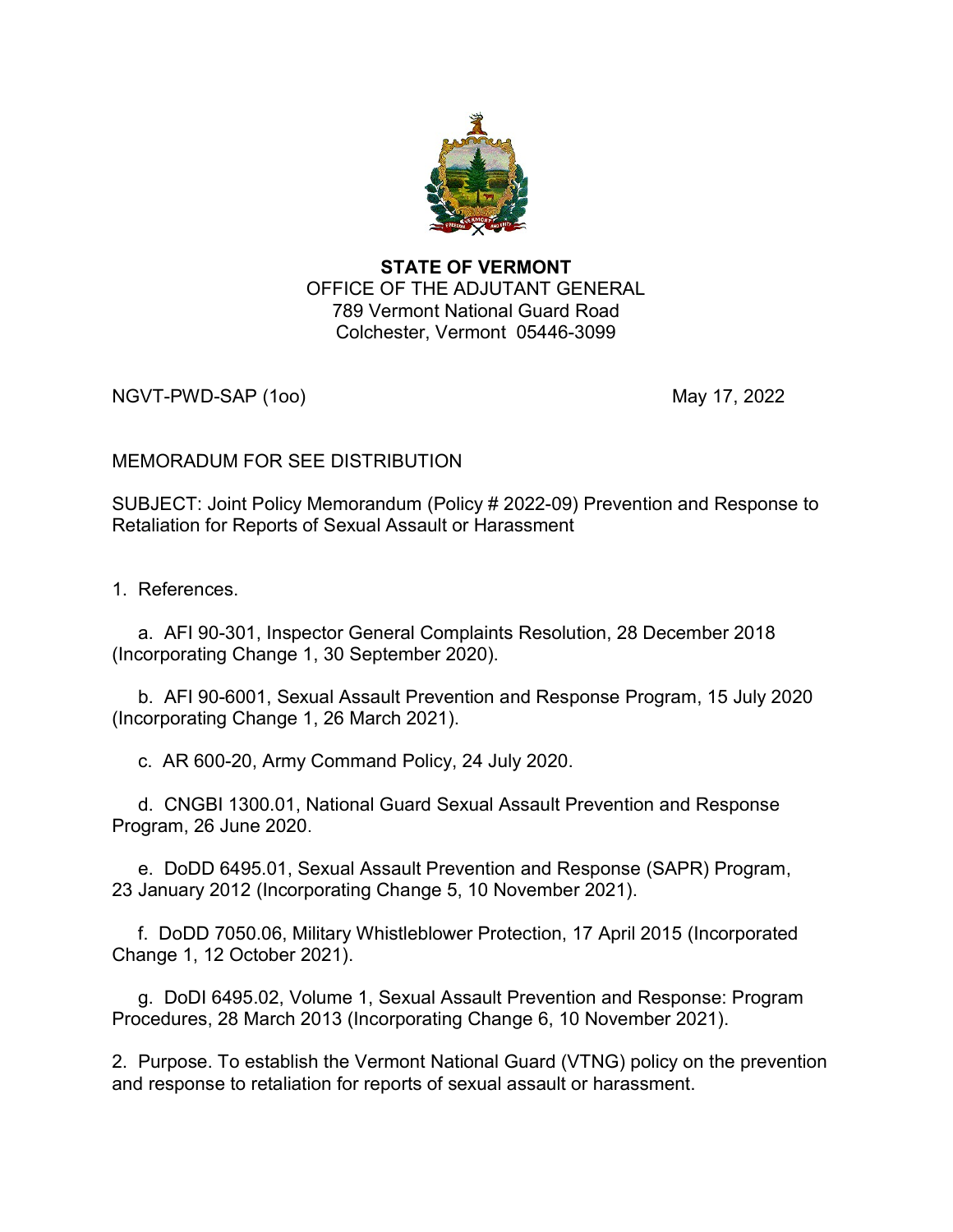SUBJECT: Joint Policy Memorandum (Policy # 2022-09) Prevention and Response to Retaliation for Reports of Sexual Assault or Harassment

3. Effective Date. This policy is effective immediately when signed. All previous versions are obsolete.

4. Applicability. This policy applies to all employees assigned to the Vermont Air National Guard and Vermont Army National Guard, herein referred to as the Vermont National Guard (VTNG). The term employees covers all service members regardless of duty status including Title 5 National Guard employees and Title 32 Federal Technicians.

5. Definitions. See Enclosure 1 for complete list.

 a. Reprisal: Taking or threatening to take an adverse personnel action because the individual reported, prepared to report, or was perceived as having reported a sexual assault, sexual harassment complaint, or complaint of discrimination based on sexual orientation.

 b. Retaliation: Includes ostracism and acts of maltreatment committed against an individual who reported, prepared to report, or was perceived as having reported a sexual assault, sexual harassment complaint, or complaint of discrimination based on sexual orientation.

#### 6. Policy.

 a. Sexual assault, sexual harassment, and discrimination based on sexual orientation (all of which is hereafter referred to as sexual misconduct) degrades our readiness and destroys unit cohesion. Unit readiness, and the trauma to the survivor is further impacted when retaliation or reprisal occurs against those who have demonstrated the courage to come forward with reports of sexual misconduct. The VTNG will not tolerate retaliation of any kind against those involved in a report of sexual misconduct; to include comments or posts on social media (i.e. Facebook, Twitter, Instagram, Snapchat, YikYak or the like).

b. Leaders will create and promote a positive command climate in which all members have the confidence in their chain of command to report crimes of sexual misconduct immediately. This includes an environment free from retaliation and reprisal. Leaders will ensure that all members of our VTNG community treat survivors with the utmost dignity and maintain respect for their privacy.

c. Commanders are responsible for preventing and responding to retaliation and/or reprisal against all individuals involved in a report of sexual misconduct, to include the alleged offender(s). O-3 level, or higher, commanders will immediately complete a reprisal plan and will counsel all individuals involved in a report of sexual misconduct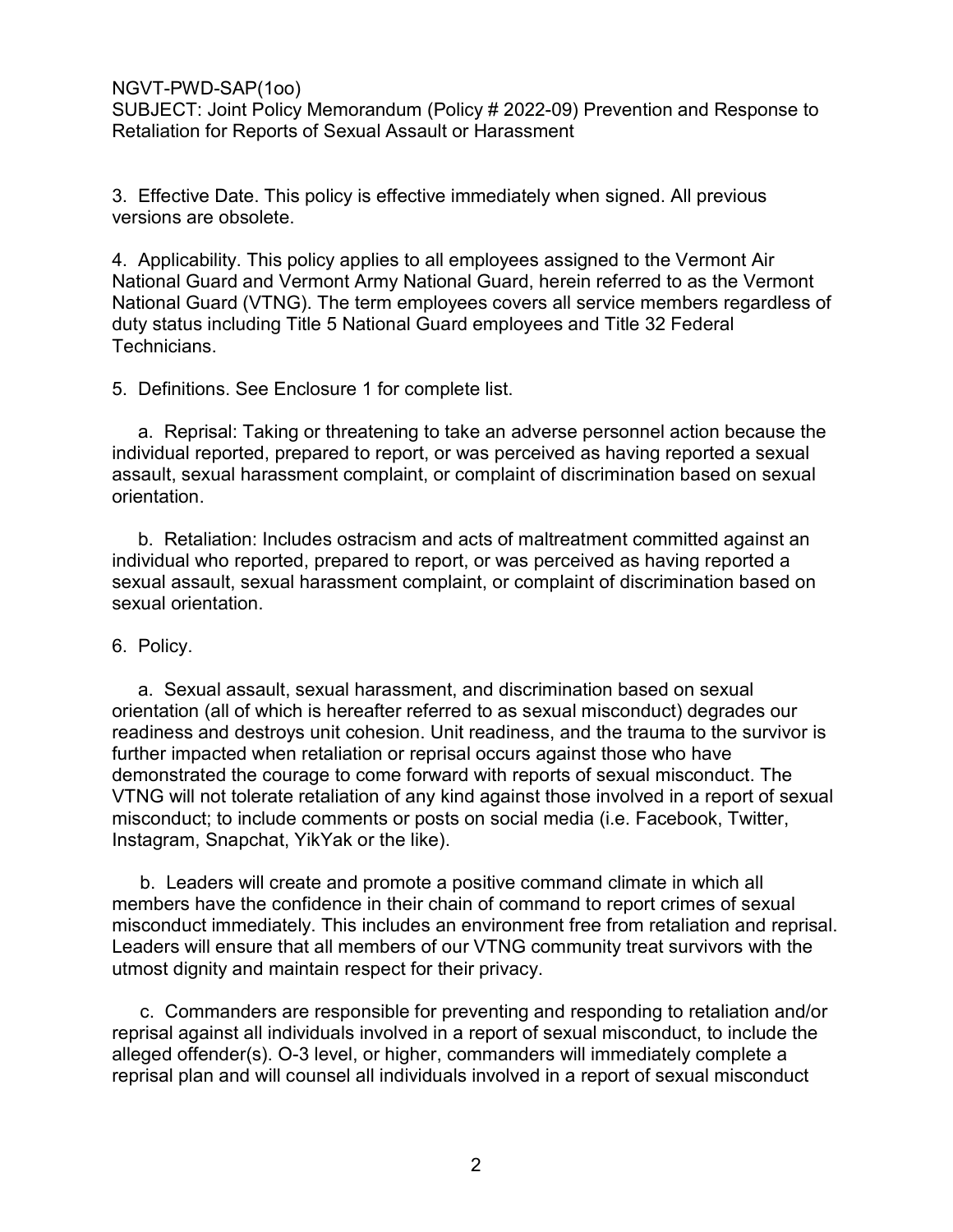SUBJECT: Joint Policy Memorandum (Policy # 2022-09) Prevention and Response to Retaliation for Reports of Sexual Assault or Harassment

upon receipt of the initial report [see Enclosures 2 and 3 respectively]. This responsibility cannot be delegated.

d. Allegations of reprisal, will be referred, tracked, adjudicated and reported within the Sexual Assault Prevention and Response (SAPR) Office or the Office of the Inspector General (IG). Those who report reprisals are protected under the Military Whistleblower Protection Act (Reference f).

e. A survivor may discuss retaliation with SARC personnel through DD Form 2910- 2, Retaliation Reporting Statement for Unrestricted Sexual Assault Cases, but choose whether or not to forward the report for an investigation. SAPR personnel will assist the survivor in contacting the appropriate agency (Command and/or IG). Sexual Assault Response Coordinator's (SARCs) will gather information regarding these reports and input data in the Defense Sexual Assault Incident Database to be discussed in the monthly Case Management Group.

7. Commanders are responsible for ensuring SARCs, SAPR VAs, and other SAPR professionals are free from coercion, discrimination, or reprisal related to the execution of their SAPR duties and responsibilities. These individuals will utilize their Chain of Command, Office of the IG, or Equal Opportunity Advisor (EOA) to identify any concerns. Installation commanders, and commanders in comparable locations, will direct that "Reporting Options for Retaliation related to an Unrestricted Report of Adult Sexual Assault" are posted in high-traffic locations, and posted information will include:

 a. "Reporting Options for Adult Victims of Sexual Assault" described above; however, not all Retaliation reporters will be eligible for a Special Victims Counsel.

 b. Information for the DoD Office of the Inspector General Hotline for Whistleblower Reprisal Complaints.

 c. Information about how individuals who believe they have been retaliated against related to a report of a sexual assault may report Retaliation allegations, including a(n):

 (1) Adult Sexual Assault Victim, who has previously made an Unrestricted Report of sexual assault,

 (2) Adult Sexual Assault Victim's adult family member (e.g., spouse, son, daughter),

- (3) Witness,
- (4) Bystander associated with a sexual report,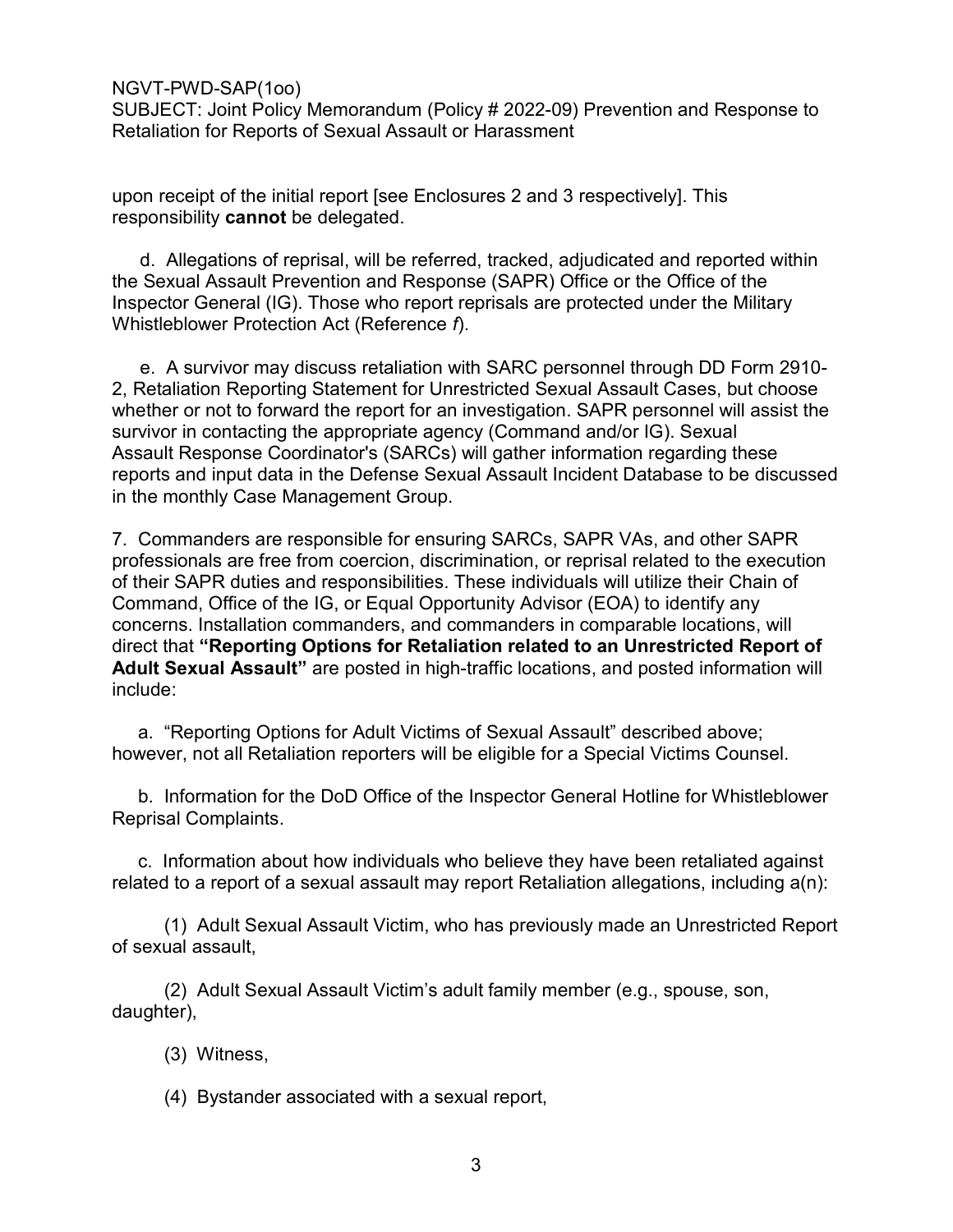SUBJECT: Joint Policy Memorandum (Policy # 2022-09) Prevention and Response to Retaliation for Reports of Sexual Assault or Harassment

- (5) SARC or SAPR VA on the case, or
- (6) Responder.

8. The proponent office for this policy memorandum is the Prevention and Wellness Directorate. The POC is Ms. Nicole Sorrell, VTNG SARC at (802) 338-3149, (802) 324- 9225 or nicole.e.sorrell.civ@army.mil. Survivors may also contact the DoD Safe Helpline: (877) 995-5247.

> KNIGHT.GREGOR Y.CLARK.10500309 85 Digitally signed by KNIGHT.GREGORY.CLARK.105 0030985 Date: 2022.06.06 10:26:15 -04'00'

- 
- 
- 2. Counseling for Survivors/Complainants The Adjutant General
- 3. Counseling for Alledged Offenders

3 Encls GREGORY C. KNIGHT 1. Definitions **Major General, VTNG** 

DISTRIBUTION: A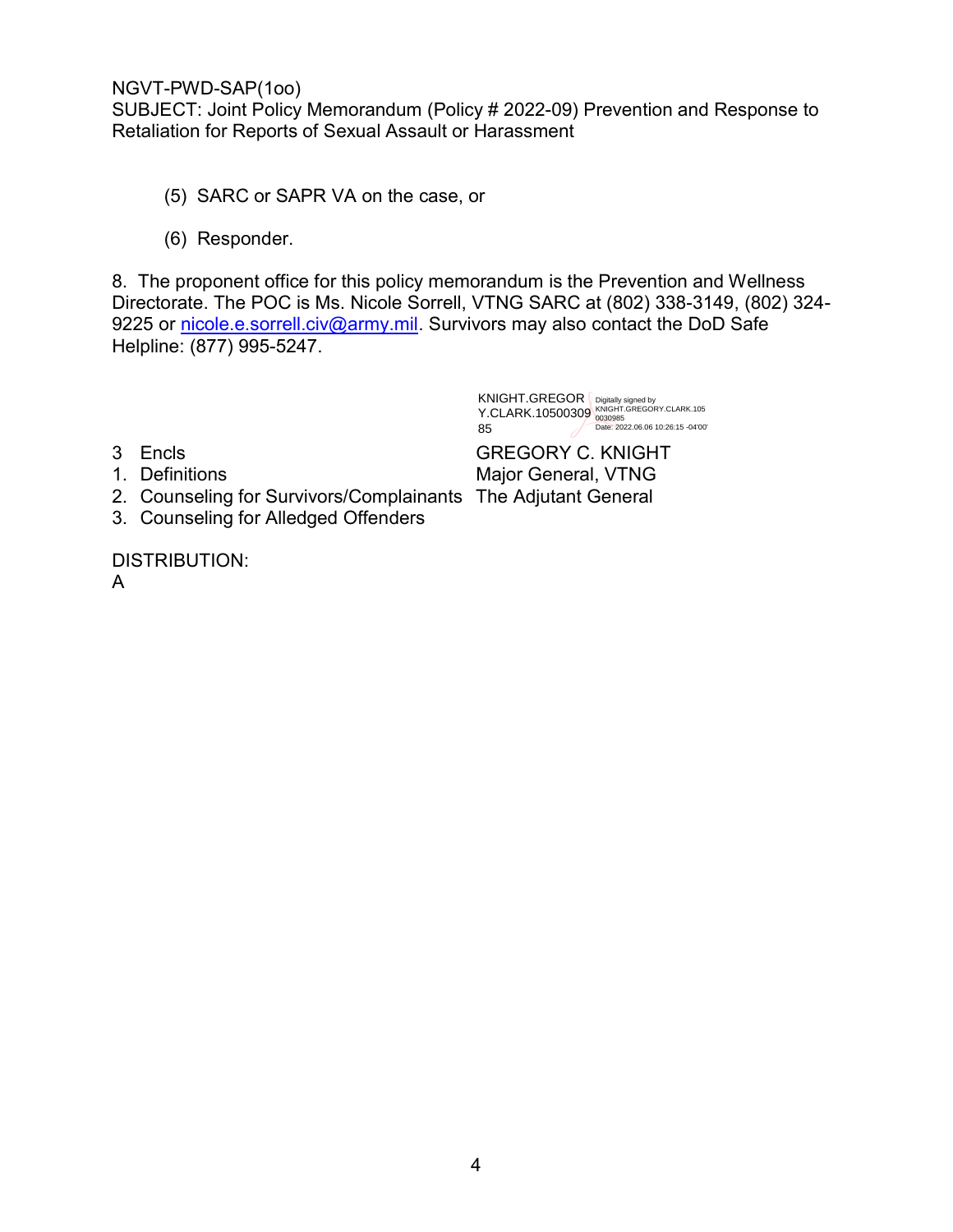NGVT-PWD-SAP(1oo) SUBJECT: Joint Policy Memorandum (Policy # 2022-09) Prevention and Response to Retaliation for Reports of Sexual Assault or Harassment

## ENCLOSURE 1: DEFINITIONS

#### Case Management Group (CMG):

A multi-disciplinary group that meets monthly to review individual unrestricted sexual assault cases. The group is chaired by The Adjutant General who may delegate to the Deputy Adjutant General or the Director of the Joint Staff but no further. This group facilitates monthly victim updates and directs system coordination, accountability, and victim access to quality services. For unrestricted report case reviews the CMG shall consist of the following: Chair, JFHQ SARC, JFHQ Victim Advocate Coordinator (VAC), Unit Victim Advocate (UVA), Chaplain, Director of Psychological Health, command legal representative (SJA), Victim's O-6 level Commander or AO and the Special Victim's Counsel.

## Reprisal:

Taking or threatening to take an adverse unfavorable personnel action, or, withholding or threatening to withhold a favorable personnel action, with respect to a member of the Armed Forces or DoD Civilian because the member reported, prepared to report, or was perceived as having reported or prepared to report a sexual assault. Retaliatory action taken by chain of command. Personnel action is defined as any action concerning that affects, or has the potential to affect, that individual's current position or career, such as promotion; a disciplinary or corrective action; a transfer or reassignment; a performance evaluation; a decision on pay, benefits, awards, or training; referral for a mental health evaluation; or any other significant change in duties or responsibilities inconsistent with the military member's or DoD Civilian's grade.

Examples include: promotion interference; disciplinary or other corrective actions; and unfair decision on pay, benefits, awards, or training. (Military Whistleblower Protection Act, 10 U.S.C. § 1034, as implemented by DoDD 7050.06)

#### Retaliation:

Ostracism and acts of maltreatment, as designated by the relevant Military Department, committed against a member of the Armed Forces or DoD Civilian who reported a sexual assault or a sexual harassment complaint. Retaliatory action taken by peers, coworkers, or chain of command. Examples include: exclusion from social acceptance, activities or interactions; blaming; insulting or bullying; assault; physical or psychological force or threat; and abusive or unjustified treatment that results in physical or mental harm.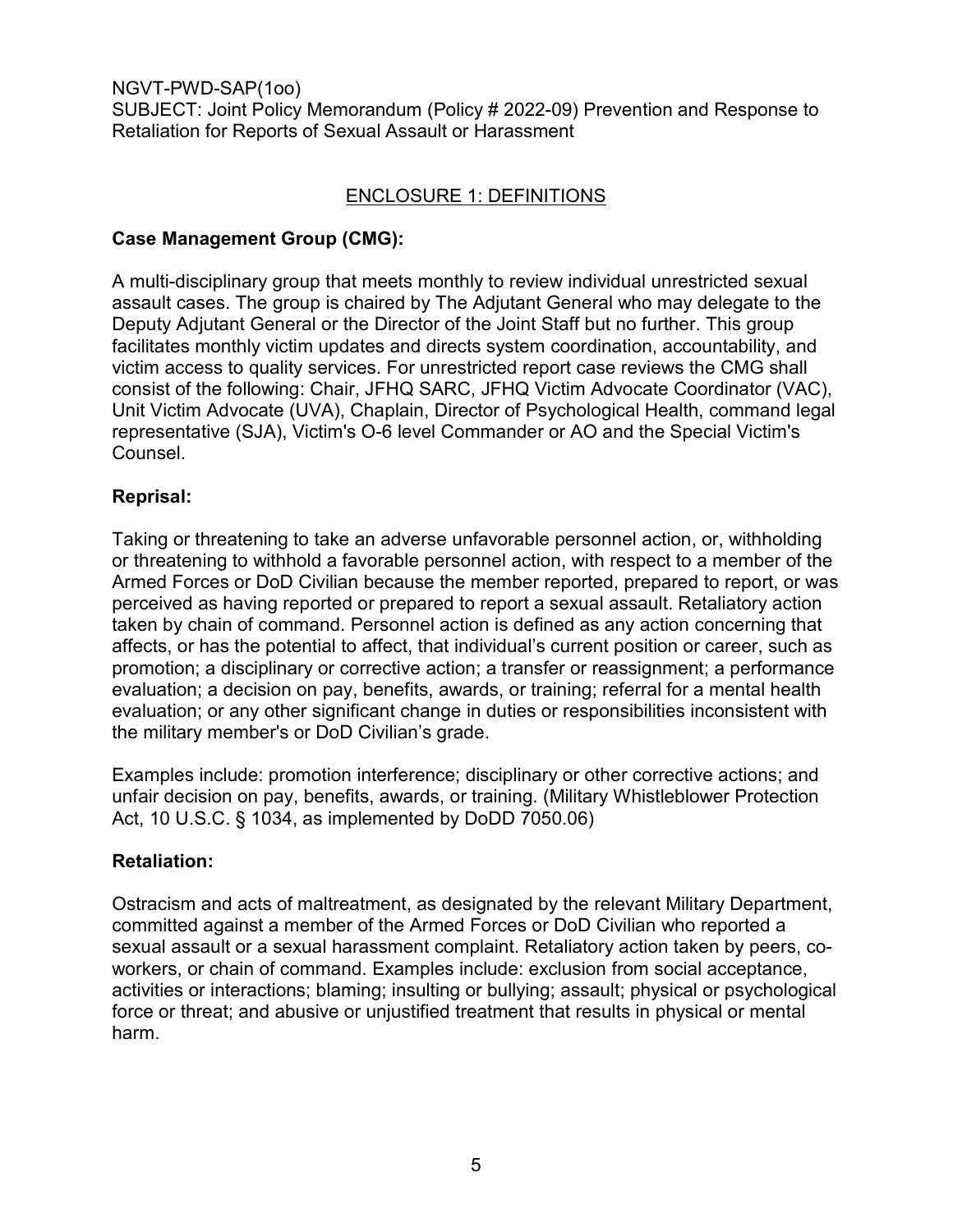SUBJECT: Joint Policy Memorandum (Policy # 2022-09) Prevention and Response to Retaliation for Reports of Sexual Assault or Harassment

# ENCLOSURE 2: COUNSELING FOR SURVIVORS/COMPLAINANTS

Apply verbiage to appropriate, service specific format (i.e. Army, DA Form 4856 or Air, AF IMT 174)

#### Purpose/Reason for Counseling:

The purpose of this counseling is an event-oriented counseling to educate you of your rights following the SEXUAL ASSAULT / SEXUAL HARASSMENT / SEXUAL ORIENTATION DISCRIMINATION report that you filed on **[DATE]**. This counseling is not punitive in nature, it is intended to ensure that you are aware of your resources if you are to experience any form of retaliation or reprisal in connection to this report.

## Key Points of Discussion/Summary of Counseling:

Definitions: See the attached Prevention and Response to Retaliation for Reports of Sexual Assault and Harassment. (Enclosure 1)

## Command Emphasis:

Sexual assault, sexual harassment and sexual orientation discrimination degrades our readiness and destroys unit cohesion. Unit readiness, and the trauma to the survivor, is further impacted when retaliation or reprisal occurs against those who have demonstrated the courage to come forward with one of these reports. The Vermont National Guard will not tolerate retaliation of any kind against those involved in a report of sexual assault, sexual harassment, or sexual orientation discrimination, to include comments or posts on social media.

You have the right to an environment free of reprisal or retaliation in connection to this report, it is my (Commander's) responsibility to provide that environment for you.

#### Avenues of Redress:

You may bring concerns of retaliation to your chain of command, or your Victim Advocate (VA) / Equal Opportunity Advisor (EOA).

You may bring concerns of reprisal to your chain of command, your Victim Advocate (VA) / Equal Opportunity Advisor (EOA) or the Inspector General (IG).

If you have submitted an unrestricted report of Sexual Assault, your case is discussed monthly at the Case Management Group, a small committee comprised of the Director of the Joint Staff, the State SARC, your Victim Advocate, the State Judge Advocate, the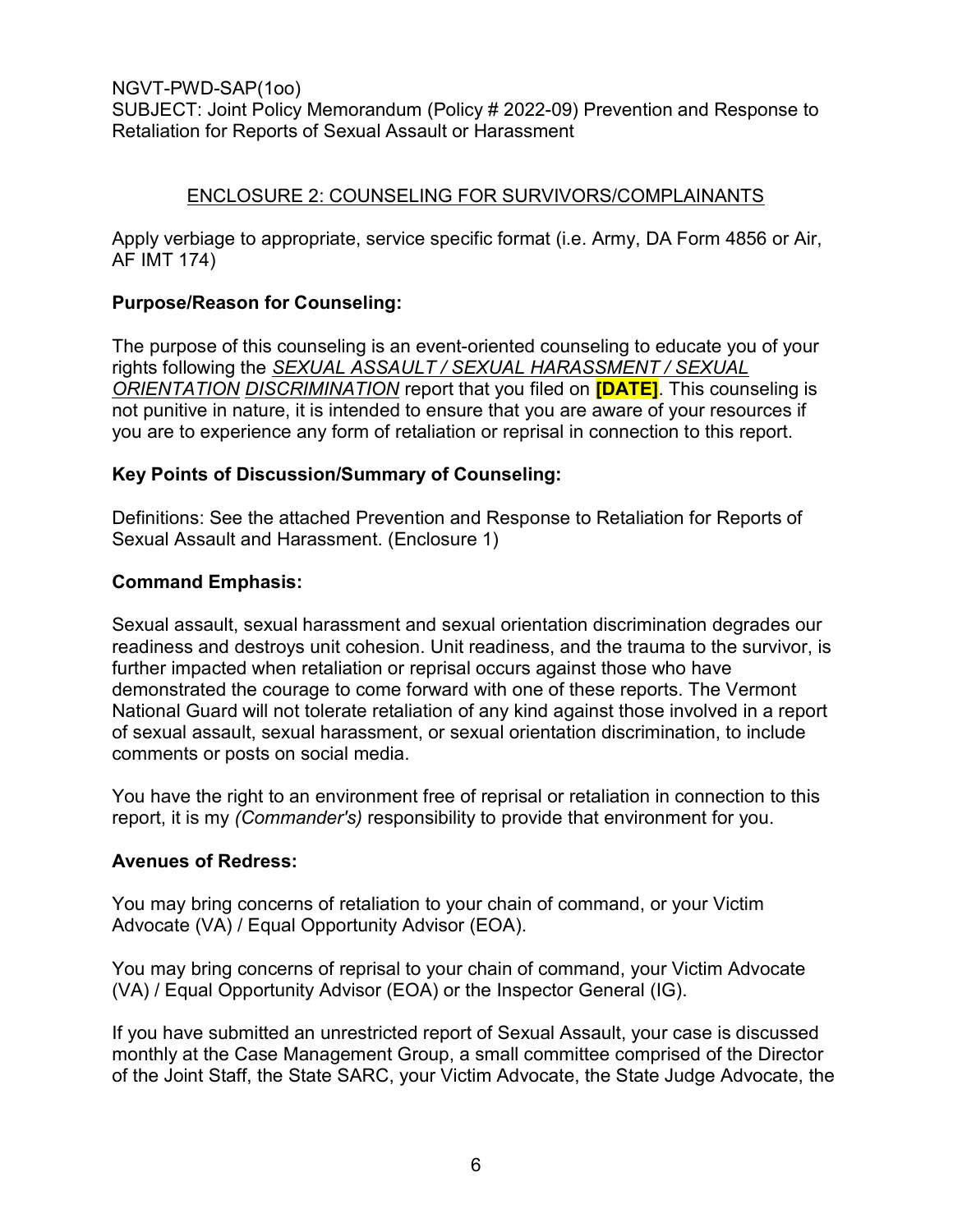SUBJECT: Joint Policy Memorandum (Policy # 2022-09) Prevention and Response to Retaliation for Reports of Sexual Assault or Harassment

first O-6 (or representative) in your chain of command and the Human Resources Officer. If you report experiences of retaliation or reprisal to either your chain of command or your Victim Advocate, these experiences and the Command's reprisal plan/action will be reviewed. The purpose of this is to ensure accountability and to prevent any re-victimization you may experience from retaliation or reprisal.

If you have reported a Formal Sexual Harassment Complaint or a Formal Sexual Orientation Discrimination Complaint, the EOA will work with your chain of command to ensure resolution.

You are protected from reprisal under the Department of Defense Directive 7050.06, Military Whistleblower Protection, 17 April 2015 (Incorporated Change 1, 12 October 2021). Under this Directive you may report reprisal to the IG who will conduct an investigation into your report and will provide appropriate recommendations for Command to action.

#### Plan of Action / Recommendations and Advice of Counselor:

It is not your fault that you have experienced this SEXUAL ASSAULT / SEXUAL HARASSMENT / SEXUAL ORIENTATION DISCRIMINATION and this unit will not convey in any way that you are at fault. If you experience any form of retaliation or reprisal as defined above and in Joint Policy Memorandum (Policy # 2022- 09)Prevention and Response to Retaliation for Reports of Sexual Assault or Harassment, you may report these actions directly to me (your Commander), your Victim Advocate (VA) / Equal Opportunity Advisor (EOA) or the Inspector General (IG) as appropriate.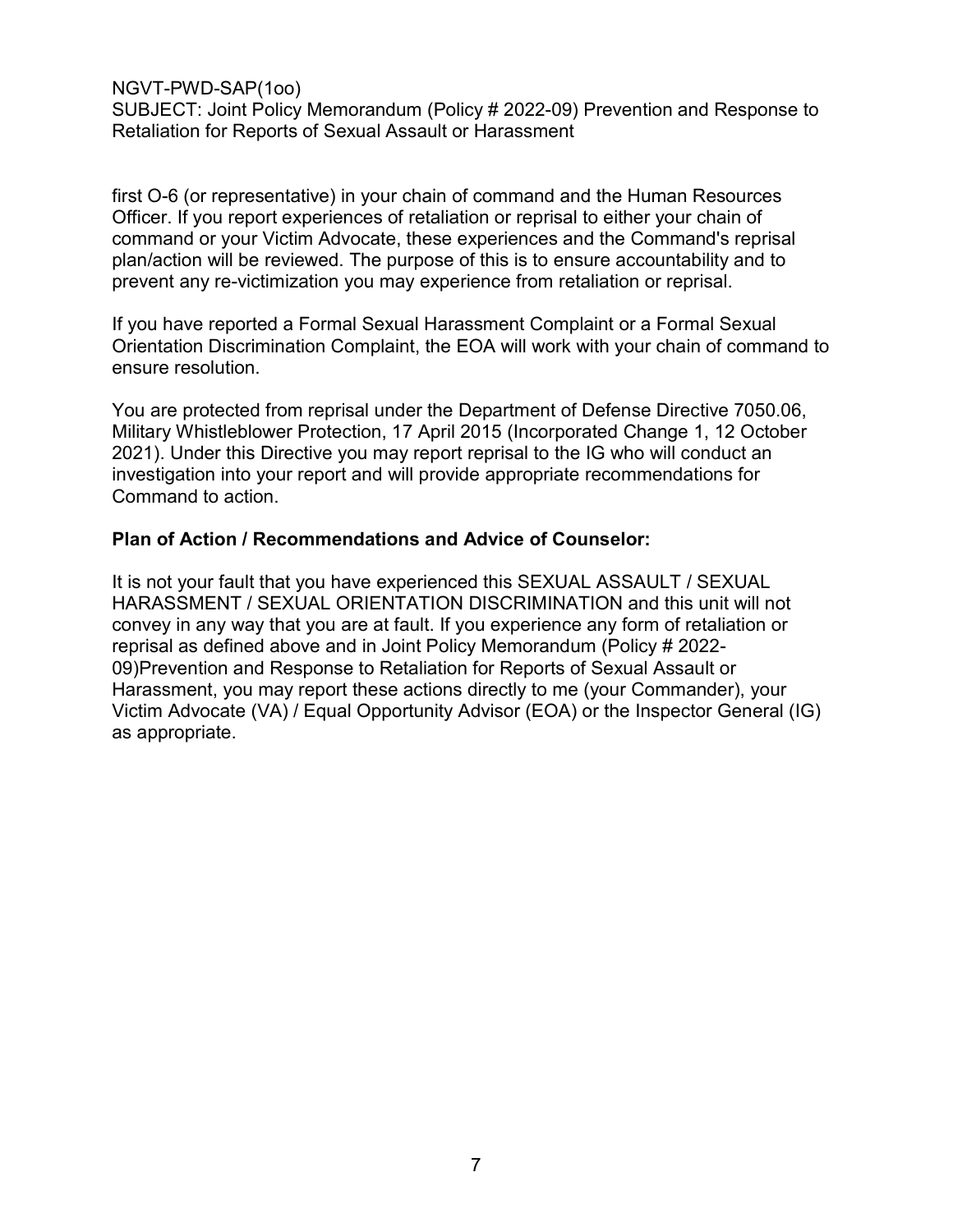SUBJECT: Joint Policy Memorandum (Policy # 2022-09) Prevention and Response to Retaliation for Reports of Sexual Assault or Harassment

# ENCLOSURE 3: COUNSELING FOR ALLEDGED OFFENDERS

Apply verbiage to appropriate, service specific format (i.e. Army, DA Form 4856 or Air, AF IMT 174)

# Purpose/Reason for Counseling:

The purpose of this counseling is an event-orientated counseling. Specifically, \_\_\_\_\_\_\_\_\_\_\_\_\_\_\_\_\_\_\_\_\_\_\_\_\_ (counseling must state the circumstances of the counseling such as "You are being investigated by the Burlington PD for aggravated sexual assault…" or "You are suspected of sexually harassing…." or "You are being investigated for discriminating against SM for sexual orientation". (This should include the date and other circumstances surrounding the event).

# Key Points of Discussion/Summary of Counseling:

The alleged conduct degrades our readiness and destroys unit cohesion. During the investigation/inquiry into these allegations, you are to adhere to the high standards expected of a member of the Vermont National Guard. This includes any retaliation or reprisal (Enclosure 1: Definitions) or the appearance thereof against any person bringing forth these allegations or witnesses to these allegations. You are also entitled to be free from retaliation or reprisal. If you feel you are either, you have the right to report this to the IG.

This counseling is not provided as a punitive measure under the provisions of Article 15, UCMJ, but as an administrative measure to stress that continued behavior may result in initiating actions to separate you from the Vermont National Guard under the appropriate regulations (Officers only: …and/or initiate proceedings to withdraw your federal recognition). If you are involuntarily separated, you could receive an Honorable discharge; a General, Under Honorable Conditions discharge; or an Under Other Than Honorable Conditions discharge. If you receive an Honorable discharge, you will be qualified for most benefits resulting from military service. An involuntary Honorable discharge, however, may disqualify you from re-entering the service and receiving transitional benefits (e.g. health benefits) and the Montgomery G.I. Bill. If you receive a General, Under Honorable Conditions discharge, you will be disqualified from reentering the service and you will be ineligible for some benefits, including the Montgomery G.I. Bill. If you receive an Under Other Than Honorable discharge, you will be ineligible for re-entry and for most benefits, including the Montgomery G.I. Bill. You may also face difficulty in obtaining civilian employment, as employers have a low regard for General or Under Other Than Honorable Condition discharges. You are directed to correct the deficiencies outlined above or initiation of elimination proceedings may be necessary.